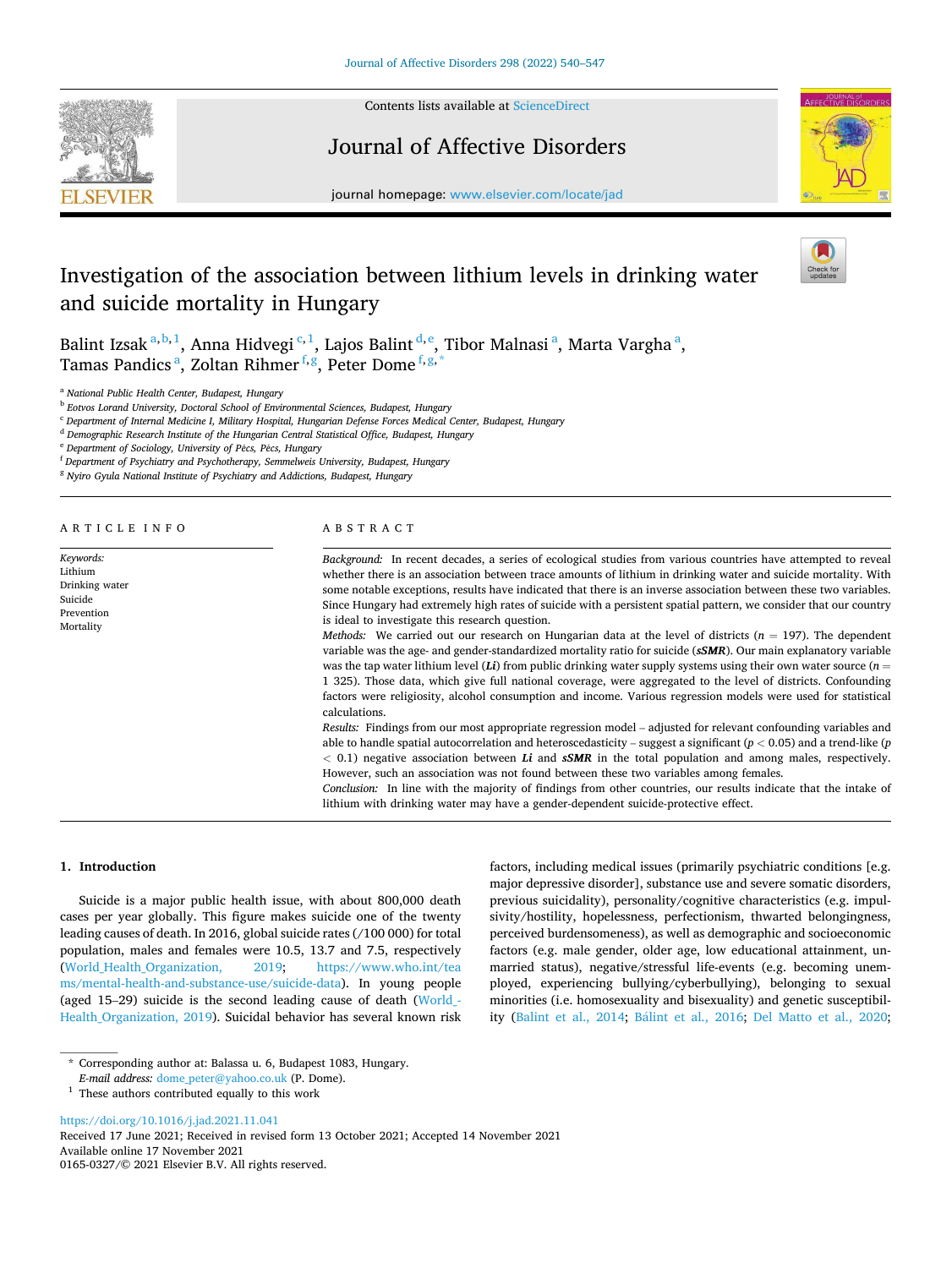[Holman and Williams, 2020;](#page-6-0) [McClatchey et al., 2017](#page-7-0); O'[Connor and](#page-7-0)  [Nock, 2014](#page-7-0); [Rihmer, 2007;](#page-7-0) [Schreiber and Culpepper, 2020\)](#page-7-0). There are also known protective factors with regard to suicidal behavior such as social support/sense of belonging, resilience and religiosity (especially in Western cultures) ([Balint et al., 2014;](#page-6-0) [Holman and Williams, 2020](#page-6-0); [Jacob et al., 2019\)](#page-6-0).

Lithium has been used for the treatment of various medical conditions from the mid-1800s. Although over time the use of lithium has become obsolete in its somatic "indications" (e.g. gout and cardiac disorders), it has remained a mainstay in therapy for mood disorders, for which it began to be used in the 1950s [\(Baldessarini, 2013;](#page-6-0) [Hidv](#page-6-0)égi [et al., 2016;](#page-6-0) [Mitchell, 2001\)](#page-7-0). More specifically, lithium has a phase-prophylactic and antimanic effect in bipolar disorder. Furthermore, lithium is also effective as an augmentation to antidepressants, as well as being effective in the prevention of recurrence of depressive episodes in major depressive disorder ([Barroilhet and Ghaemi, 2020](#page-6-0); [Gitlin, 2020;](#page-6-0) Hidvégi et al., 2016; [McIntyre et al., 2020](#page-7-0)). Finally, according to the results of double-blind RCTs and their meta-analyses, lithium treatment is able to prevent suicides in subjects with mood disorders ([Barroilhet and Ghaemi, 2020; Del Matto et al., 2020; Hidv](#page-6-0)égi [et al., 2016;](#page-6-0) [Memon et al., 2020;](#page-7-0) [Smith and Cipriani, 2017\)](#page-7-0). The observation that lithium may have an antisuicidal effect even among individuals with mood disorders who are (partially) non-responsive to its mood-stabilizing properties suggests that there should also be other explanations for this effect. Such alternative explanations may be related to lithium's role in reducing aggression and impulsivity ([Ahrens and](#page-6-0)  [Müller-Oerlinghausen, 2001](#page-6-0); [Barjasteh-Askari et al., 2020](#page-6-0); [Del Matto](#page-6-0)  [et al., 2020;](#page-6-0) Hidvégi et al., 2016; [Memon et al., 2020](#page-7-0)). In addition to clinical trials, from the 1970s several ecological studies have investigated the possible relationship between trace amounts of lithium in drinking water and the suicide risk of the population (it is worth mentioning that lithium exposure from drinking tap water is several orders of magnitude less than the therapeutic dose of lithium) ([Dawson](#page-6-0)  [et al., 1972;](#page-6-0) Hidvégi et al., 2016; [Kapusta et al., 2011](#page-7-0); Liaugaudaite [et al., 2019;](#page-7-0) [Schrauzer and Shrestha, 1990](#page-7-0)). With a few notable exceptions (e.g. [Kabacs et al., 2011;](#page-6-0) [Knudsen et al., 2017;](#page-7-0) [Oliveira et al.,](#page-7-0)  [2019\)](#page-7-0), the majority of these studies suggest that higher lithium intake from tap water is associated with lower risks for suicide at the population level. In the last year, three meta-analyses of these ecological studies have also been published, all of which came to the conclusion that higher amounts of lithium in drinking water are associated with reduced suicide risks in the population [\(Barjasteh-Askari et al., 2020](#page-6-0); [Eyre-Watt et al., 2021](#page-6-0); [Memon et al., 2020](#page-7-0)). Intriguingly, however, it seems that the protective effect of lithium may be more pronounced among men than among women [\(Barjasteh-Askari et al., 2020;](#page-6-0) [Del](#page-6-0)  [Matto et al., 2020](#page-6-0)), though the results of ecological studies and their meta-analyses are not entirely conclusive in this regard (see, for instance, [Memon et al., 2020; Sugawara et al., 2013](#page-7-0)). Furthermore, results of some ecological studies also suggest that the suicide-protective effect of lithium has a concentration threshold (i.e. it appears only above a given lithium concentration in the drinking water) (Kugimiya [et al., 2021\)](#page-7-0). In line with the results of the aforementioned ecological studies suggesting that even trace amounts of lithium may have suicide-preventive effects, a study from Japan found significantly lower serum lithium levels in suicide attempters than in control subjects (all participants were lithium therapy-naïve). Similar to the results of most ecological studies, findings of that investigation indicate that the suicide-protective effect of lithium is limited to males [\(Kanehisa et al.,](#page-7-0)  [2017\)](#page-7-0). A few placebo-controlled clinical investigations have also supported the conjecture that lithium is bioactive even in very low doses. Accordingly, lithium administration at the level of 100 μg/day may have beneficial impacts on the progression of cognitive decline in patients with Alzheimer's disease and improved "happiness", "friendliness" and "energy" in former drug user subjects (Nunes et al., 2013; Schrauzer and [de Vroey, 1994](#page-7-0)). Finally, the plausibility of the bioactivity of microdose lithium is also supported by some epidemiological studies where the

investigated outcome was not suicide. For instance, a Danish study found that tap water lithium levels were inversely associated with the incidence of dementia (though the association was non-linear) ([Eyre--](#page-6-0) [Watt et al., 2021;](#page-6-0) [Kessing et al., 2017a\)](#page-7-0). Furthermore, results of another study from Japan suggested a similar inverse relationship with psychotic experiences among adolescents ([Eyre-Watt et al., 2021](#page-6-0); [Shimodera et al.,](#page-7-0)  [2018\)](#page-7-0). In addition, the same research group found that tap water lithium levels were inversely associated with depressive symptoms and interpersonal violence in the same adolescent sample ([Ando et al., 2017](#page-6-0); [Eyre-Watt et al., 2021\)](#page-6-0). Furthermore, a meta-analysis found a negative association between tap water lithium levels and the number of psychiatric admissions [\(Eyre-Watt et al., 2021](#page-6-0)). By contrast, a study from the USA was unable to demonstrate such associations for bipolar disorder, dementia and major depression ([Eyre-Watt et al., 2021](#page-6-0); [Parker](#page-7-0)  [et al., 2018](#page-7-0)). Similarly, a study from Denmark did not find a significant association between higher lithium exposure from drinking water and lower incidence of bipolar disorder [\(Eyre-Watt et al., 2021](#page-6-0); [Kessing](#page-7-0)  [et al., 2017b\)](#page-7-0). Finally, another Danish study found no relationship between lithium levels in drinking water and the risk of incident bipolar disorder. Hence they found a *positive* association between lithium levels and incident schizophrenia and schizophrenia spectrum disorders ([Schullehner et al., 2019\)](#page-7-0). Given the almost unambiguous results on the inverse association between tap water lithium levels and suicide mortality in the population, some authors have suggested careful consideration of fortifying tap water with microdose lithium [\(Ng et al., 2019](#page-7-0); [Szklarska and Rzymski, 2019\)](#page-7-0).

Hungary had a notoriously high suicide rate in the last century, with regional differences that have been fairly stable over time ([Balint et al.,](#page-6-0)  [2014\)](#page-6-0). Hungary therefore seems to be ideal for studying the supposed association between tap water lithium levels and suicide rate. We selected confounding variables (i.e. income, alcohol consumption and religiosity) to include in our calculations that were previously reported to affect suicide risk ([Balint et al., 2014](#page-6-0); Bálint et al., 2016; Conner and [Bagge, 2019](#page-6-0); Näher et al., 2019; [Pompili et al., 2010;](#page-7-0) [Qin et al., 2003](#page-7-0); [Saiz et al., 2021;](#page-7-0) [Sareen et al., 2011;](#page-7-0) [Vichi et al., 2020](#page-7-0)). As far as we know, no such study has previously been conducted using Hungarian data.

# **2. Methods**

## *2.1. Data*

Suicide cases, tabulated by age and gender, for the period investigated (2005–2015) came from the demographic database ("Demo") of the Hungarian Central Statistical Office ([HCSO\)](#page-6-0). In the database an individual whose International Classification of Diseases-10 (ICD-10) code in the paragraph "cause of death" was one of the following was considered as a suicide completer: X60 to X84. Suicide victims under 15 years of age were excluded due to the very low number of cases in that age group. In 2011, the number of Hungarian subjects aged 15 and above was 8 495 001. Suicide victims were grouped according to their place of residence. During the period investigated 25 571 completed suicide cases were documented among those above 15 years of age in Hungary (male = 19 595; female = 5 976). Those few cases (*n* = 233  $[male = 204; female = 29]$  during the whole study period) where the place of residence and/or age were unknown (e.g. in the case of homeless people) were excluded. In calculations carried out separately by gender, for the *dependent variable* we used the age-standardized (with the indirect method using 5-year age-groups) mortality ratios for suicide ( $sSMR$ ) for every Hungarian district ( $n = 197$ ; the number of inhabitants aged 15 and above ranged between 7 818 and 213 893 [mean = 43 564] in 2011). In calculations carried out for the total population (i.e. males and females together), we used the age- and gender-standardized SMRs for every Hungarian district as the dependent variable. In regression models, the natural logarithm of *sSMR* was used in order to achieve constant variance and proper functional form.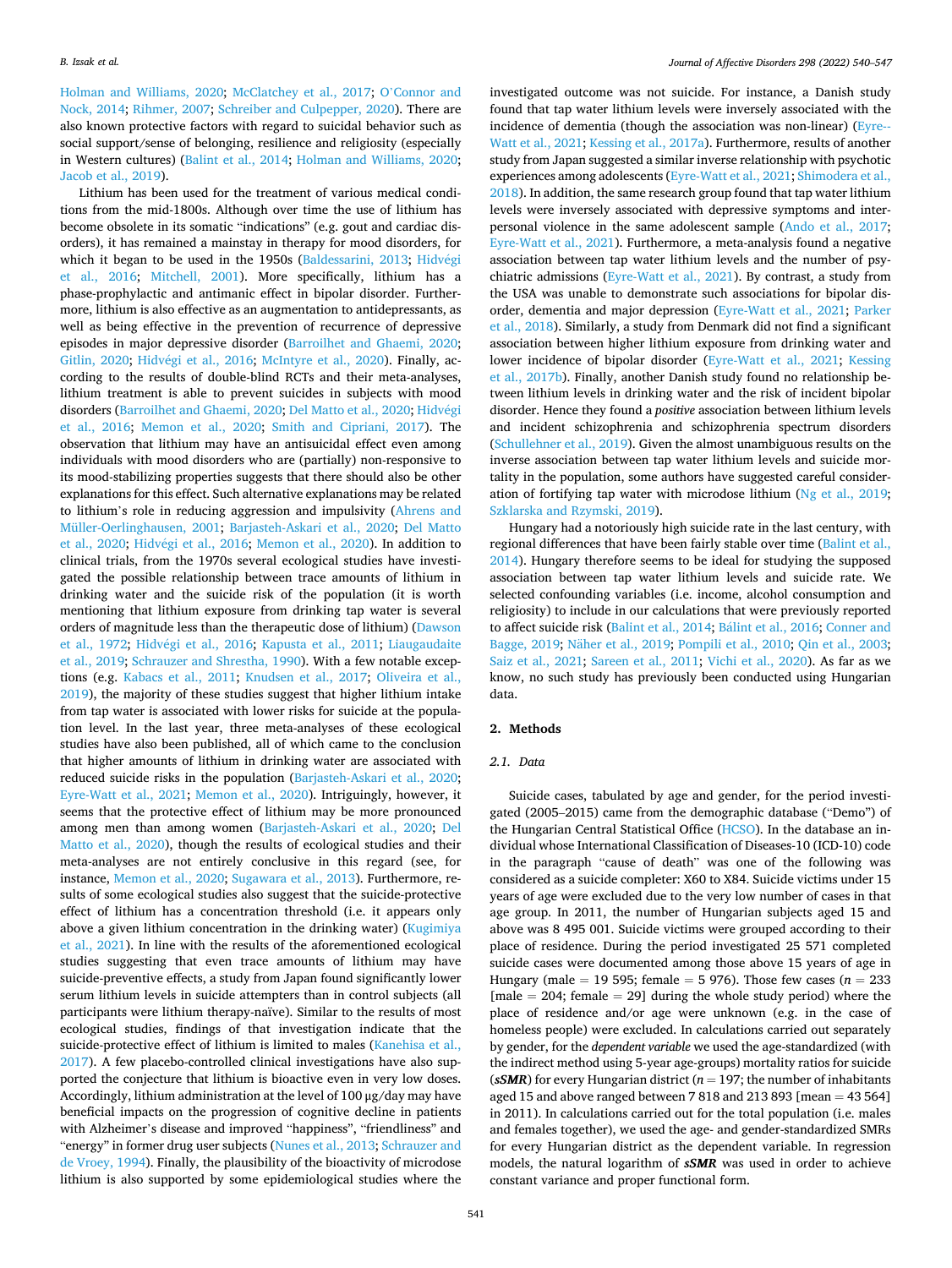Our main explanatory variable was the lithium level in the drinking water aggregated to the district level. Every Hungarian public drinking water supply system using its own water source  $(n = 1 325)$  was sampled and lithium levels were measured (the sampling procedure and measurement are discussed in detail at the end of this paragraph). Subsequently, we determined the tap water lithium levels of all Hungarian settlements ( $n = 3$  176), i.e. lithium data from the water supplies were assigned to the supplied settlements. Where more than one water supply system provided tap water to a given settlement (67 out of 3 176), average lithium concentrations were calculated, with the average values taken as representing the lithium levels of the given settlements. The settlement level data cover all households connected to the public water supply, and, in this way, approximately 95% of Hungarian households ([HCSO,](#page-6-0) [https://www.ksh.hu/docs/hun/xstadat/xstadat\\_eves/i\\_zrk005a](https://www.ksh.hu/docs/hun/xstadat/xstadat_eves/i_zrk005a.html)  [.html](https://www.ksh.hu/docs/hun/xstadat/xstadat_eves/i_zrk005a.html)). To obtain district-level data, lithium levels of settlements were aggregated, weighted by the population of the settlements. In the final step, these aggregated lithium levels were natural log-transformed. All public drinking water supply systems using their own water source (*n* = 1 325) were sampled between January 2016 and July 2018. Samples were collected in plastic (PP) containers. Before sample analysis, the pH of samples was reduced below 2 by high-purity nitric acid. Lithium levels were analyzed by inductively coupled plasma-mass spectrometry (ICP-MS) in accordance with the MSZ EN ISO 17,294 standard. The limit of quantification (LOQ) was  $1 \mu g/l$ , the limit of detection (LOD) was  $0,1$  $\mu$ g/l. Since values under the LOQ are not reliable, in the calculations below,  $<$  LOQ values were replaced by LOQ/ $\sqrt{2}$ . In order to evaluate the temporal variability of lithium in the water sources, two subsets of sampling sites were resampled between April 2018 and August 2020. The areas were selected based on the lithium concentrations in drinking water: in one group, the concentrations were typically low  $(n = 43)$ , while in the other group they were typically high  $(n = 41)$ . Samples were collected and analyzed as described above.

We used the [HCSO](#page-6-0) database "Demo" for calculating age- and/or gender-standardized mortality rates due to alcoholic liver disease (ICD-10 codes: K70.0; K70.1; K70.2; K70.3; K70.4 and K70.9) for the period investigated (2005–2015). These were calculated for each population investigated (i.e. male, female, total) and for each district (the abbreviation of this variable is *ALC*). Age standardization was carried out using the indirect method with 5-year age-groups.

The variable *religiosity* (hereinafter abbreviated as *REL*) for a given district was assessed according to the proportion of persons who declared themselves as "belonging to any church/denomination" in the 2011 Census. In contrast to our variables *sSMR* and *ALC*, we were unable to specify the gender-specific measure of religiosity. The source of this variable was the database "TEIR" [\(https://www.teir.hu/](https://www.teir.hu/)).

*Income* was calculated based on the amount of personal income tax paid per capita in a given district between 2005 and 2015 and indexed to the 2015 value (the abbreviation of this variable is *INC*). In contrast to our variables *sSMR* and *ALC*, we were unable to specify the genderspecific measure of income. The source of this variable was the database TEIR ([https://www.teir.hu/\)](https://www.teir.hu/). In calculations, the natural logtransformed form of *INC* was used.

### *2.2. Statistical methods*

First we investigated the associations between our variables through the Ordinary Least Square (OLS) regression. Due to the strong autocorrelation, the behavior of the error terms in the OLS regression violates the assumption of independence of the error terms. Accordingly, then we conducted two different spatial approaches, namely the Maximum Likelihood Spatial Lag (ML-Lag) and the Spatial Two-Stage Least Squares (STSLS) models. Using OLS residuals, the decision between whether to apply the Spatial Lag or the Spatial Error model was based on the results of the Lagrange Multiplier (LM<sub>err</sub> and LM<sub>lag</sub>) and the Robust Lagrange Multiplier Tests (RLM<sub>err</sub> and RML<sub>lag</sub>). Higher values of the

results of these tests (along with their lower *p* values) indicate which model is more appropriate to use. According to the test diagnostics, we deemed the use of the Spatial Lag model more appropriate. Residuals of the OLS and the ML-Lag models were assessed for heteroscedasticity using the Breusch-Pagan test, while the normal distribution of the residuals was assessed using the Jarque–Bera test. Due to the endogeneity of the spatially lagged dependent variable and the strong heteroscedasticity we decided also to use the STSLS approach. In the first step of the Two-Stage Least Squares method, each of the endogenous variables is regressed with all exploratory variables (exogenous variables) and instruments. Then the predicted values of this regression are used as independent predictors, replacing the endogenous variables. The STSLS estimator is an extension of the standard Two-Stage Least Squares estimator that includes specific instruments for the spatially lagged dependent variable (as the endogenous variable) [\(Anselin, 1988,](#page-6-0) [2017](#page-6-0); [Anselin and Lozano-Gracia, 2008; Anselin and Rey, 2014](#page-6-0); [Balint, 2010](#page-6-0)). To compare the overall model fit of the OLS and the ML-Lag regression models, we used the Akaike Information Criterion (AIC), in which lower values indicate better fit of the model. LM and Moran's I tests were used to help identify the existence of spatial dependence in the regression models. The presence of multicollinearity between our explanatory variables was examined by calculating the "multicollinearity condition number". To handle the high level of multicollinearity identified within our initial set of explanatory variables, we had to omit some of them (i.e. marital status and population density) from the final calculations. The aforementioned statistical calculations were conducted using the 'R' language, including its 'spdep' and 'spatialreg' packages ([Bivand and](#page-6-0)  [Piras, 2015; Bivand et al., 2013](#page-6-0); [https://www.r-project.org/\)](https://www.r-project.org/).

The Shapiro-Wilk (S-W) test was used to verify the normal distribution of lithium levels from the first and second samplings of those water sources  $(n = 84)$  where we had the opportunity for a repeat sampling. The results show that the distributions were not normal for samples from either sampling. Accordingly, the temporal stability of lithium levels was assessed by Spearman correlation. Correlation calculations and S-W test were carried out using the IBM-SPSS (version 24) software.

#### **3. Results**

*3.1. Descriptive statistics for lithium levels and standardized mortality ratios for suicide (sSMR)* 

The lithium levels in the drinking water at the level of settlements (*n*) = 3 176) ranged from 0.71 (i.e. LOQ/ $\sqrt{2}$ ) to 302.7 μg/L (mean = 14.3 μg/L; SD = 21.7 μg/L). Lithium levels aggregated to the level of districts ranged from 0.71 to 89.35  $\mu$ g/L (mean = 11.214; SD = 11.949) ([Fig. 1](#page-3-0); [Table 1](#page-3-0)).

Gender- and age-standardized *SMRs* for suicide in the *total* population ranged from 0.492 to 2.138 (mean =  $1.082$ ; SD = 0.353) [\(Table 1](#page-3-0); [Fig. 2\)](#page-4-0).

Age-standardized *SMRs* for suicide in the *male* population ranged from 0.467 to 2.382 (mean = 1.093; SD = 0.371) [\(Table 1;](#page-3-0) [Fig. 3](#page-4-0)). Corresponding figures for females ranged from  $0.235$  to  $2.505$  (mean  $=$ 0.996; SD = 0.397) [\(Table 1](#page-3-0)). Descriptive statistics of all variables involved in the study can be found in [Table 1.](#page-3-0)

#### *3.2. Results from the regression models*

In the *male* subpopulation, lithium levels were associated negatively with *sSMR* in a significant (i.e. *p <* 0.05) and a trend-like fashion (i.e. *p <* 0.1) in the OLS and STSLS models, respectively ([Table 2](#page-5-0)).

Among *females*, neither regression model revealed significant associations between lithium levels and *sSMR* ([Table 3\)](#page-5-0). It is possible that the lack of significant associations in women is due to the relatively low number of suicides among them (compared to males).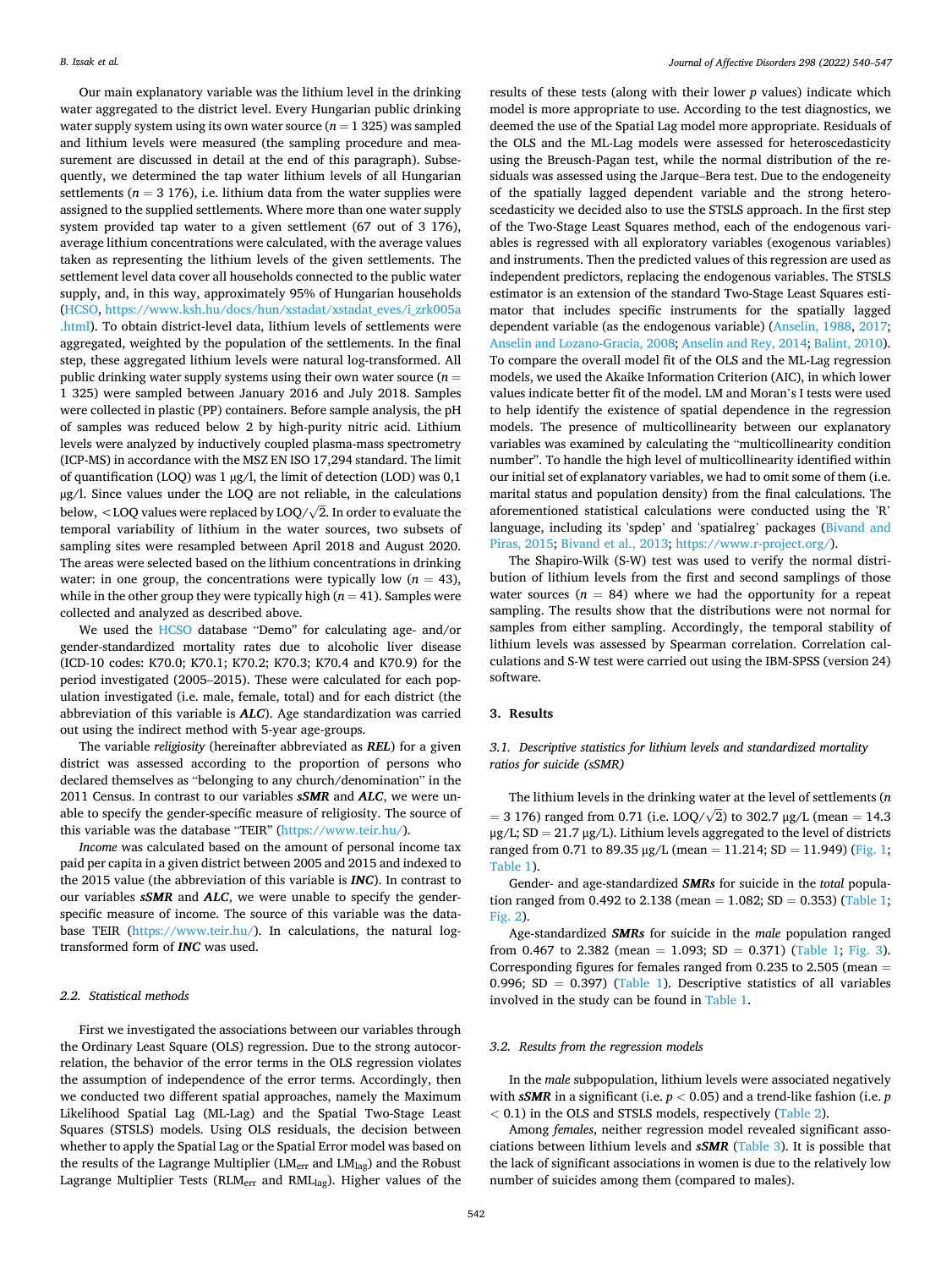<span id="page-3-0"></span>

**Fig. 1.** Lithium levels aggregated (weighted by the population of the settlements) to the level of districts (levels expressed in μg/L).

| Table 1                                                        |
|----------------------------------------------------------------|
| Descriptive statistics of variables at the level of districts. |

|                                                 | n   | mean      | S.D.      | median    | min.      | max.      | skew     | kurtosis | Moran's I  |
|-------------------------------------------------|-----|-----------|-----------|-----------|-----------|-----------|----------|----------|------------|
| <i>sSMR</i> ; <i>male</i> (not log-transformed) | 197 | 1.093     | 0.371     | 1.03      | 0.467     | 2.382     | 0.582    | $-0.194$ | $0.690***$ |
| sSMR: female (not log-transformed)              | 197 | 0.996     | 0.397     | 0.938     | 0.235     | 2.505     | 0.828    | 0.879    | $0.488***$ |
| sSMR; total (not log-transformed)               | 197 | 1.082     | 0.353     | 1.018     | 0.492     | 2.138     | 0.707    | $-0.227$ | $0.670***$ |
| Lithium (not log-transformed)                   | 197 | 11.214    | 11.949    | 7.75      | 0.707     | 89.347    | 3.394    | 15.676   | $0.403***$ |
| <b>INC</b> (not log-transformed)                | 197 | 690.213.3 | 212.748.4 | 639,430.8 | 347,664.9 | 1,443,148 | 0.985    | 0.785    | $0.732***$ |
| REL                                             | 197 | 58.578    | 12.653    | 59.455    | 30.467    | 84.227    | $-0.076$ | $-1.099$ | $0.689***$ |
| ALC; male                                       | 197 | 1.065     | 0.318     | 1.038     | 0.311     | 2.199     | 0.386    | 0.048    | $0.475***$ |
| ALC; female                                     | 197 | 1.003     | 0.308     | 0.966     | 0.271     | 1.917     | 0.256    | $-0.272$ | $0.330***$ |
| ALC: total                                      | 197 | 1.061     | 0.29      | 1.036     | 0.339     | 1.935     | 0.31     | $-0.221$ | $0.451***$ |

**S.D.**: standard deviation

With regard to the *total* population, a pattern similar to that of the male subpopulation was found (i.e. OLS and STSLS models showed significant negative associations between lithium levels and *sSMR*) ([Table 4](#page-6-0)).

As was expected, according to the results of OLS, ML-Lag and STSLS models, the variables *INC* and *REL* were significantly negatively associated with *sSMR* in each population investigated (i.e. total, female, male) (**[Tables 2](#page-5-0), [3](#page-5-0) and [4](#page-6-0)**). Somewhat surprisingly, **ALC** was not significantly associated with *sSMR* in either population investigated ([Tables 2](#page-5-0), [3](#page-5-0) and [4\)](#page-6-0).

### *3.3. Temporal stability of lithium in drinking water*

In the case of some water sources  $(n = 84)$ , we had the opportunity for resampling (the mean time between taking the first and second samples was 770 days), allowing us to assess the time-dependent stability of lithium levels by calculating the correlation between the lithium levels from the first and second samples. Although literature data on the temporal variation of lithium in drinking water and source water is limited, it is generally considered stable due to the small size and strong hydration of lithium ion in aqueous solutions ([Knudsen et al., 2017\)](#page-7-0). For instance, Ohgami et al. reported a very high correlation between lithium levels in samples from the same places with a 1-year interval between

the samplings [\(Ohgami et al., 2009](#page-7-0)). Our results (Spearman's rho=0.921; *p<*0.001) support the temporal stability of lithium levels.

### **4. Discussion**

Besides clozapine (which is FDA-approved for suicide prevention in subjects with schizophrenia), lithium is the only medication with strongly proven suicide-preventive features ([Barroilhet and Ghaemi,](#page-6-0)  [2020; Gitlin, 2020;](#page-6-0) Hidvégi et al., 2016; [McIntyre et al., 2020;](#page-7-0) Taipale [et al., 2021\)](#page-7-0). As we have already discussed in the Introduction, multiple lines of evidence supported the conjecture that trace amounts of lithium in drinking water may be bioactive *in genere* and have suicide-preventive effects *in specie*.

The present research investigated statistically the association between natural lithium levels in drinking water and suicide mortality at the level of districts ( $n = 197$ ) in Hungary. Results of the OLS and STSLS models suggest a significant negative association between tap water lithium levels and *sSMR* in the total Hungarian population. For males, results indicated that lithium has a significant (i.e. *p <* 0.05) and a trendlevel (i.e. *p <* 0.1) suicide-protective effect in the OLS and the STSLS models, respectively. By contrast, neither regression model indicated that there is a similar inverse association between lithium levels and *sSMR* among females. To sum up, in line with the majority of previous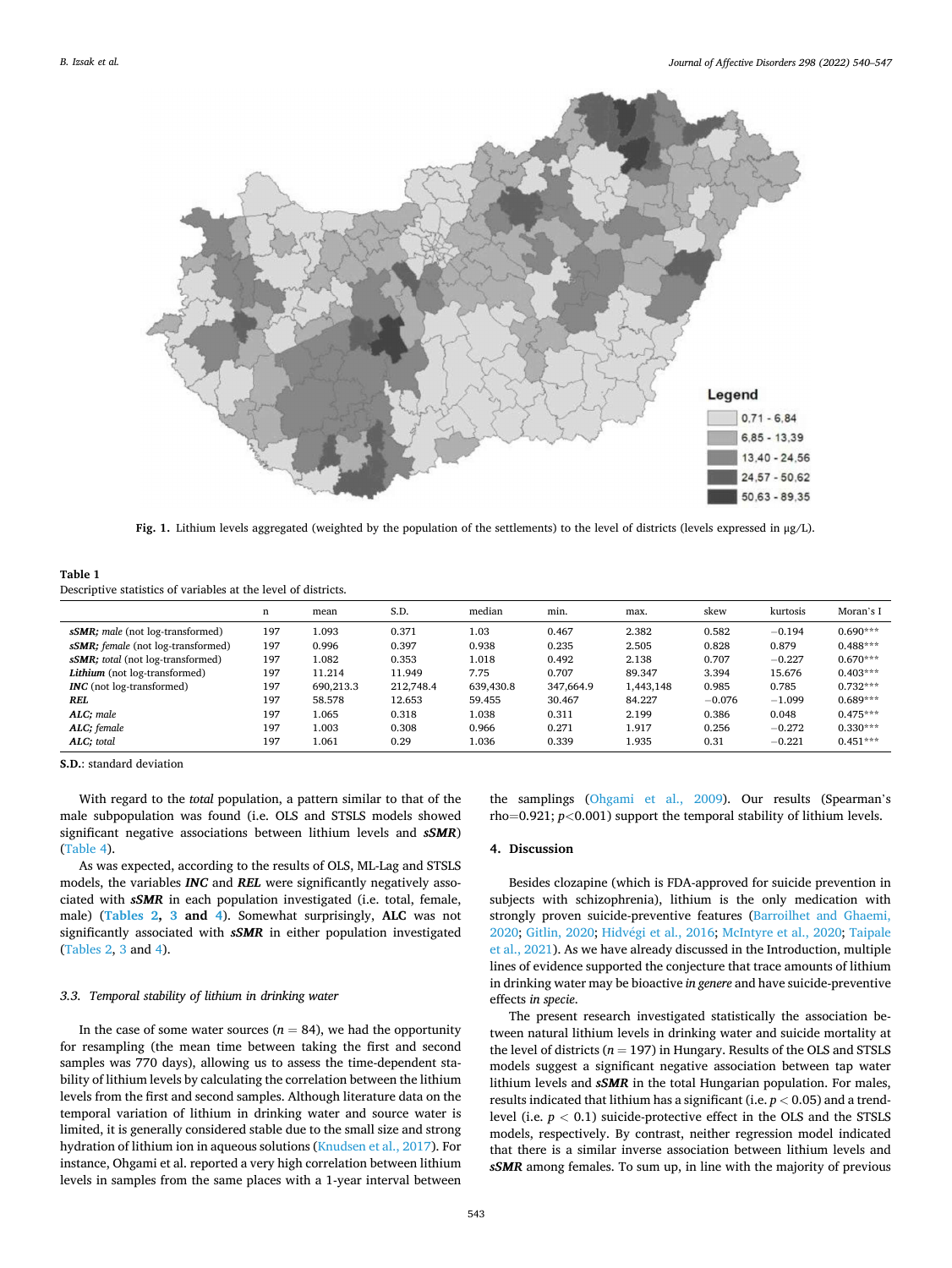<span id="page-4-0"></span>

**Fig. 2.** Gender- and age-standardized *SMRs* for suicide; total population.



**Fig. 3.** Age-standardized *SMRs* for suicide; males.

results [\(Barjasteh-Askari et al., 2020;](#page-6-0) [Del Matto et al., 2020\)](#page-6-0), our findings suggest that there may be an inverse association between tap water lithium levels and *sSMR* among males, but not among females. This gender difference may be due to the fact that 1) males frequently use more violent methods to commit suicide than females; 2) lithium may decrease suicidality by reducing impulsivity and aggression ([Barjaste](#page-6-0)[h-Askari et al., 2020;](#page-6-0) [Del Matto et al., 2020\)](#page-6-0). Although the results are somewhat ambiguous, a similar phenomenon may be seen among subjects treated with lithium. For instance, Kessing et al. found that the great male preponderance in suicide found in the general population was eliminated among subjects purchasing lithium ([Kessing et al.,](#page-7-0)  [2005\)](#page-7-0). With regard to our further explanatory variables, we found that religiosity and income were negatively associated with *sSMR* in each population investigated (i.e. male, female and total). As higher levels of religiosity and income were reported as important negative predictors for suicidal behavior, our auxiliary findings are in line with the previous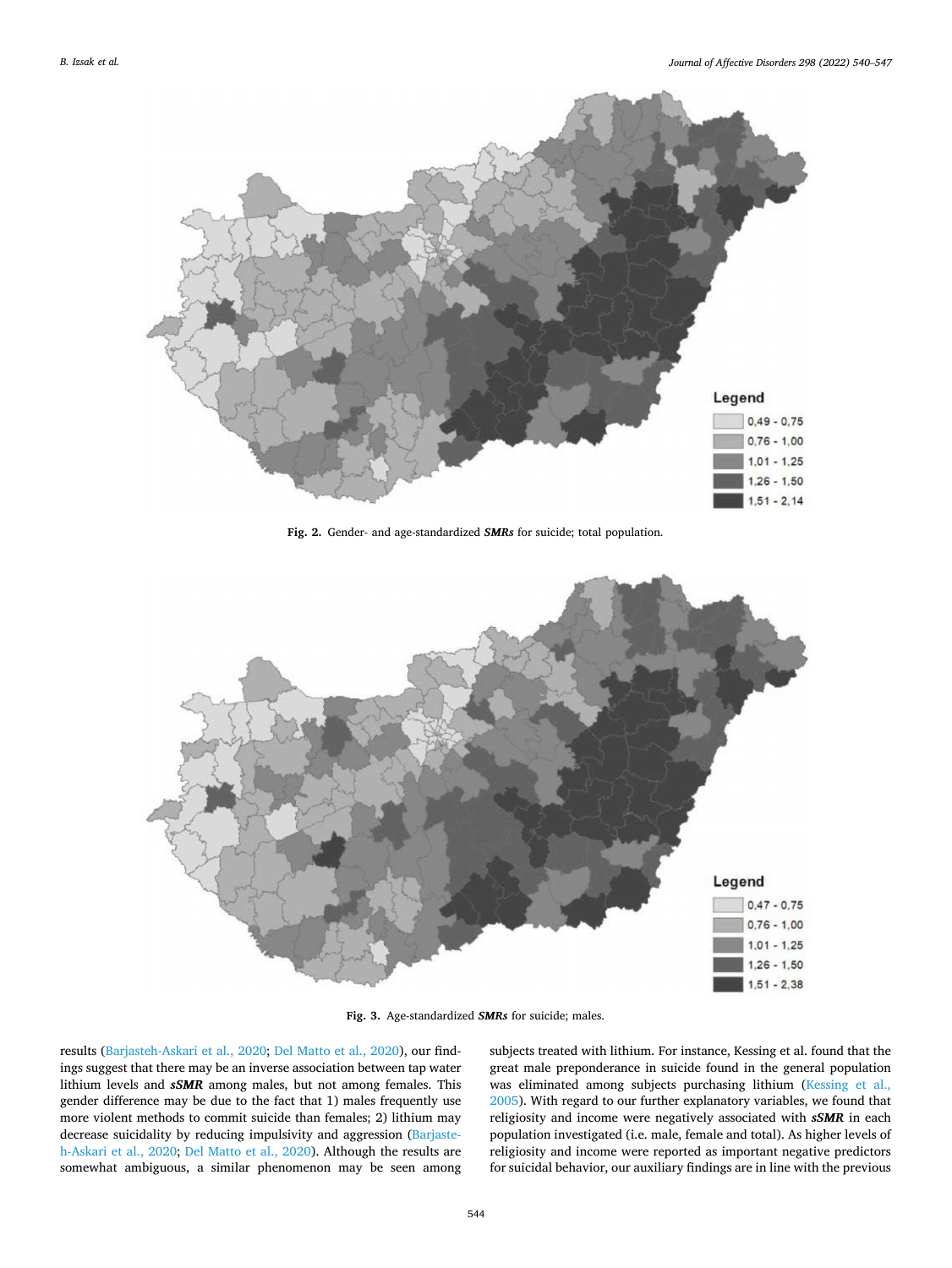#### <span id="page-5-0"></span>**Table 2**

Results from the regression models for the male population.

| Variables                 | <b>OLS</b>   |            | ML-Lag       |            | <b>STSLS</b>    |            |
|---------------------------|--------------|------------|--------------|------------|-----------------|------------|
|                           | Coefficients | Std. error | Coefficients | Std. error | Coefficients    | Std. error |
| Intercept                 | 15.627***    | 0.903      | 8.138***     | 1.013      | 9.032***        | 1.156      |
| Lithium                   | $-0.040*$    | 0.018      | $-0.023$     | 0.014      | $-0.025\dagger$ | 0.013      |
| <b>INC</b>                | $-1.098***$  | 0.063      | $-0.575***$  | 0.071      | $-0.633***$     | 0.081      |
| REL                       | $-0.010***$  | 0.002      | $-0.005***$  | 0.001      | $-0.006***$     | 0.001      |
| ALC                       | 0.012        | 0.057      | 0.066        | 0.044      | 0.011           | 0.052      |
| $\rho$                    |              |            | $0.575***$   |            | $0.522***$      | 0.074      |
| <b>Diagnostics</b>        |              |            |              |            |                 |            |
| <b>Condition Number</b>   | 12.976       |            |              |            |                 |            |
| Breusch-Pagan test        | 10.994*      |            | 24.15***     |            |                 |            |
| Jarque-Bera test          | 25.36***     |            | 51.888***    |            |                 |            |
| Moran's I                 | 0.335        |            | 0.008        |            |                 |            |
| Adj. $R^2$ / pseudo $R^2$ | 0.610        |            | 0.761        |            |                 |            |
| AIC                       | $-41.146$    |            | $-116.76$    |            |                 |            |
| <b>LM Tests</b>           |              |            |              |            |                 |            |
| $LM_{err}$                | 57.601***    |            |              |            |                 |            |
| LM <sub>lag</sub>         | 78.572***    |            |              |            |                 |            |
| RLM <sub>err</sub>        | 3.568        |            |              |            |                 |            |
| RLM <sub>lag</sub>        | 24.539***    |            |              |            |                 |            |

\*\*\* $p < 0.001$ , \*\* $p < 0.01$ , \* $p < 0.05$ ;  $^{\dagger}p < 0.1$ ; (R)LM $_{\rm (err/lag)}$ : (Robust) Lagrange multiplier test (error or lag); AIC: Akaike information criterion;  $\rho$ : Spatial autoregressive parameter; **OLS**: Ordinary Least Square regression; **ML-Lag**: Maximum Likelihood Spatial Lag regression; **STSLS**: Spatial Two-Stage Least Squares regression.

# **Table 3**

|  |  |  |  |  |  |  | Results from the regression models for the female population. |
|--|--|--|--|--|--|--|---------------------------------------------------------------|
|--|--|--|--|--|--|--|---------------------------------------------------------------|

| Variables                                   | <b>OLS</b><br>Coefficients | Std. error | ML-Lag<br>Coefficients | Std. error | <b>STSLS</b><br>Coefficients | Std. error |
|---------------------------------------------|----------------------------|------------|------------------------|------------|------------------------------|------------|
| Intercept                                   | 10.639***                  | 1.442      | 6.399***               | 1.426      | 5.616**                      | 1.827      |
| Lithium                                     | $-0.046$                   | 0.028      | $-0.019$               | 0.025      | $-0.019$                     | 0.029      |
| <b>INC</b>                                  | $-0.694***$                | 0.101      | $-0.418***$            | 0.099      | $-0.367**$                   | 0.123      |
| REL                                         | $-0.019***$                | 0.002      | $-0.012***$            | 0.002      | $-0.010***$                  | 0.003      |
| ALC                                         | $-0.069$                   | 0.081      | $-0.021$               | 0.072      | $-0.008$                     | 0.087      |
| $\rho$                                      |                            |            | $0.484***$             |            | $0.610***$                   | 0.144      |
| <b>Diagnostics</b>                          |                            |            |                        |            |                              |            |
| <b>Condition Number</b>                     | 13.76                      |            |                        |            |                              |            |
| Breusch-Pagan test                          | 20.173***                  |            | 26.307                 |            |                              |            |
| Jarque-Bera test                            | 3.866                      |            | 15.071                 |            |                              |            |
| Moran's I                                   | 0.251                      |            | $-0.042$               |            |                              |            |
| Adj. $\mathbb{R}^2$ / pseudo $\mathbb{R}^2$ | 0.3065                     |            | 0.4292                 |            |                              |            |
| AIC                                         | 144.91                     |            | 112.58                 |            |                              |            |
| LM tests                                    |                            |            |                        |            |                              |            |
| $LM_{err}$                                  | 32.343***                  |            |                        |            |                              |            |
| LM <sub>lag</sub>                           | 42.938***                  |            |                        |            |                              |            |
| RLM <sub>err</sub>                          | 0.197                      |            |                        |            |                              |            |
| RLM <sub>lag</sub>                          | 10.791**                   |            |                        |            |                              |            |
|                                             | $\mathbf{A}$               |            |                        |            |                              |            |

\*\*\* $p < 0.001$ , \*\* $p < 0.01$ , \* $p < 0.05$ ;  $^{\dagger}p < 0.1$ ; (R)LM $_{\rm (err/lag)}$ : (Robust) Lagrange multiplier test (error or lag); AIC: Akaike information criterion;  $\rho$ : Spatial autoregressive parameter; **OLS**: Ordinary Least Square regression; **ML-Lag**: Maximum Likelihood Spatial Lag regression; **STSLS**: Spatial Two-Stage Least Squares regression.

findings (Näher et al., 2019; [Qin et al., 2003; Saiz et al., 2021](#page-7-0); Sareen [et al., 2011](#page-7-0)). Although several previous studies have demonstrated that alcohol consumption is a risk factor for suicide, in the current study no significant associations were found between our proxy variable for alcohol consumption (i.e. the mortality due to alcoholic liver diseases) and suicide mortality [\(Conner and Bagge, 2019;](#page-6-0) [Pompili et al., 2010](#page-7-0)). A strength of our study is that lithium concentrations data at the district level were based on samples from a large number of public water supply systems ( $n = 1$  325). Ecological studies with negative findings come mainly from countries where the range of tap water lithium levels and/or suicide rates were found to be low ([Del Matto et al., 2020;](#page-6-0) [Oli](#page-7-0)[veira et al., 2019\)](#page-7-0). In view of the latter point, we consider that Hungary with its notoriously high suicide mortality is an ideal country for investigating the supposed association between tap water lithium levels and suicide mortality.

Some limitations should be taken into account when interpreting our findings. First of all, like the vast majority of relevant previous studies, we carried out our calculations using aggregate (i.e. non-individual) data, which may result in the methodological drawback named

"ecological fallacy" ([Barjasteh-Askari et al., 2020](#page-6-0); [Robinson, 1950\)](#page-7-0). This means that our results and conclusions are not necessarily true on the level of individuals [\(Balint et al., 2014\)](#page-6-0). Another major limitation of the study is that several important psychiatric variables were unavailable at the district level (e.g. prevalence rates for mood disorders, antidepressant and mood stabilizer [including lithium] utilization). Nevertheless, the relatively good model fits indicate that the extent of the bias due to omitted variables cannot be considerable. In addition, since we had no data on previous place(s) of residence of suicide victims (if they had any), we were unable to assess their lifetime exposure levels to lithium from drinking water. To our best knowledge, with one exception ([Knudsen et al., 2017](#page-7-0)), this was a shortcoming of all other similar studies conducted so far ([Barjasteh-Askari et al., 2020\)](#page-6-0). Another limitation of the study is that we were unable to assess the level of bottled mineral water consumption and dietary patterns at the levels of districts, which is presumed to influence the lithium exposure of individuals ([Enderle](#page-6-0)  [et al., 2020](#page-6-0)). Finally, in the case of 296 out of the 3 176 settlements included, technological changes were made in the water supply systems before our water sampling period (2016–2018). We are unaware of the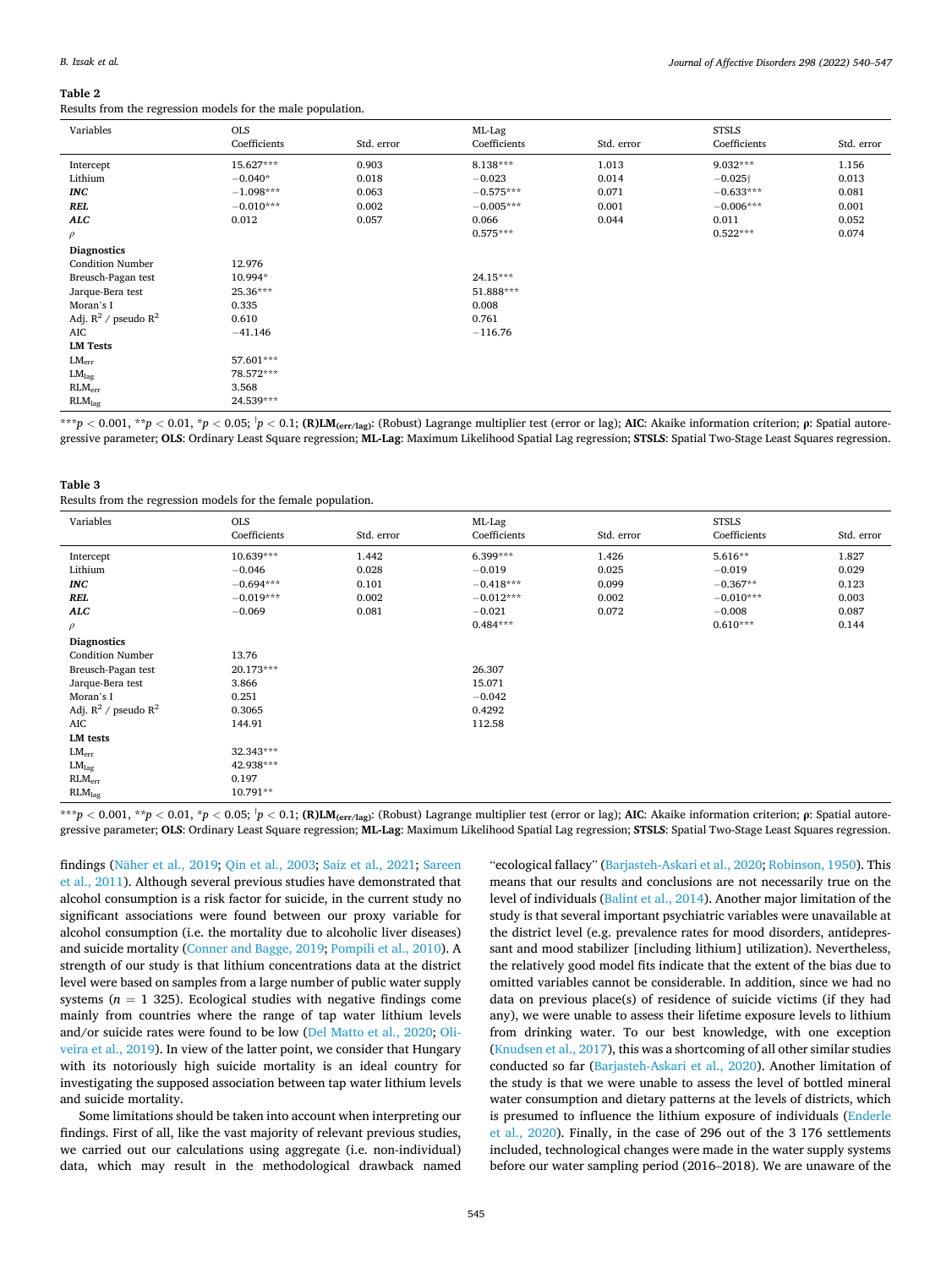#### <span id="page-6-0"></span>**Table 4**

Results from the regression models for the total population.

| Variables                                   | <b>OLS</b>   |            | ML-Lag       |            | <b>STSLS</b> |            |
|---------------------------------------------|--------------|------------|--------------|------------|--------------|------------|
|                                             | Coefficients | Std. error | Coefficients | Std. error | Coefficients | Std. error |
| Intercept                                   | 14.658***    | 0.853      | 7.591***     | 0.958      | $9.074***$   | 1.103      |
| Lithium                                     | $-0.040*$    | 0.017      | $-0.020$     | 0.013      | $-0.027*$    | 0.013      |
| <b>INC</b>                                  | $-1.017***$  | 0.059      | $-0.531***$  | 0.067      | $-0.629***$  | 0.076      |
| REL                                         | $-0.011***$  | 0.001      | $-0.006***$  | 0.001      | $-0.007***$  | 0.001      |
| <b>ALC</b>                                  | $-0.060$     | 0.057      | 0.031        | 0.044      | $-0.029$     | 0.055      |
| $\rho$                                      |              |            | $0.590***$   |            | $0.483***$   | 0.079      |
| <b>Diagnostics</b>                          |              |            |              |            |              |            |
| <b>Condition Number</b>                     | 12.5321      |            |              |            |              |            |
| Breusch-Pagan test                          | 20.262***    |            | 19.871***    |            |              |            |
| Jarque-Bera test                            | 2.8908       |            | 23.636***    |            |              |            |
| Moran's I                                   | $0.3736***$  |            | 0.018        |            |              |            |
| Adj. $\mathbb{R}^2$ / pseudo $\mathbb{R}^2$ | 0.5975       |            | 0.73969      |            |              |            |
| AIC                                         | $-62.6048$   |            | $-142.39$    |            |              |            |
| LM tests                                    |              |            |              |            |              |            |
| $LM_{err}$                                  | 71.507***    |            |              |            |              |            |
| LM <sub>lag</sub>                           | 86.051***    |            |              |            |              |            |
| RLM <sub>err</sub>                          | $6.2655*$    |            |              |            |              |            |
| RLM <sub>lag</sub>                          | 20.809***    |            |              |            |              |            |

\*\*\* $p < 0.001$ , \*\* $p < 0.01$ , \* $p < 0.05$ ;  $^{\dagger}p < 0.1$ ; (R)LM $_{\rm (err/lag)}$ : (Robust) Lagrange multiplier test (error or lag); AIC: Akaike information criterion;  $\rho$ : Spatial autoregressive parameter; **OLS**: Ordinary Least Square regression; **ML-Lag**: Maximum Likelihood Spatial Lag regression; **STSLS**: Spatial Two-Stage Least Squares regression.

impact of those changes on the lithium levels. Accordingly, it is conceivable that in the period when suicide cases were monitored (2005–15) tap water lithium levels in a minority of settlements differed from those measured later (i.e. in the sampling period between 2016 and 2018).

In conclusion, our results from a country with traditionally high rates of suicide indicate that trace amounts of lithium in tap water may have suicide-protective effects among males, but not among females. These results show a close match with the findings of the majority of previous studies.

### **Authors' contributions**

BI, AH, PD, LB, MV, TP, TM and ZR conceived and designed the study idea. BI and LB gathered the raw data. Statistical calculations were carried out by LB. PD, AH and BI managed literature searches and wrote the first draft of the manuscript. LB designed the figures. All authors critically reviewed the first version of the manuscript and contributed to the final version of the manuscript.

## **Funding**

This research did not receive any specific grant from funding agencies in the public, commercial, or not-for-profit sectors.

## **Declaration of Competing Interest**

The authors declare that there are no conflicts of interest.

#### **Acknowledgment**

None.

## **References**

- [Ahrens, B., Müller-Oerlinghausen, B., 2001. Does lithium exert an independent](http://refhub.elsevier.com/S0165-0327(21)01257-X/sbref0001)  [antisuicidal effect? Pharmacopsychiatry 34 \(4\), 132](http://refhub.elsevier.com/S0165-0327(21)01257-X/sbref0001)–136.
- [Ando, S., Koike, S., Shimodera, S., Fujito, R., Sawada, K., Terao, T., Furukawa, T.A.,](http://refhub.elsevier.com/S0165-0327(21)01257-X/sbref0002) [Sasaki, T., Inoue, S., Asukai, N., Okazaki, Y., Nishida, A., 2017. Lithium Levels in Tap](http://refhub.elsevier.com/S0165-0327(21)01257-X/sbref0002)  [Water and the Mental Health Problems of Adolescents: an Individual-Level Cross-](http://refhub.elsevier.com/S0165-0327(21)01257-X/sbref0002)[Sectional Survey. J. Clin. Psychiatry 78 \(3\), e252](http://refhub.elsevier.com/S0165-0327(21)01257-X/sbref0002)–e256.
- [Anselin, L., 1988. Spatial Econometrics: Methods and Models. Kluwer Academic,](http://refhub.elsevier.com/S0165-0327(21)01257-X/sbref0003)  [Dordrecht.](http://refhub.elsevier.com/S0165-0327(21)01257-X/sbref0003)
- Anselin, L., 2017. Spatial Regression 10. Specification Tests (2); [https://spatial.uchicago.](https://spatial.uchicago.edu/sites/spatial.uchicago.edu/files/10_specification_tests_2_slides.pdf)  [edu/sites/spatial.uchicago.edu/files/10\\_specification\\_tests\\_2\\_slides.pdf](https://spatial.uchicago.edu/sites/spatial.uchicago.edu/files/10_specification_tests_2_slides.pdf).
- [Anselin, L., Lozano-Gracia, N., 2008. Errors in variables and spatial effects in hedonic](http://refhub.elsevier.com/S0165-0327(21)01257-X/sbref0005)  [house price models of ambient air quality. Empir. Econ. 34 \(1\), 5](http://refhub.elsevier.com/S0165-0327(21)01257-X/sbref0005)–34. [Anselin, L., Rey, S.J., 2014. Modern Spatial Econometrics in Practice: A Guide to GeoDa,](http://refhub.elsevier.com/S0165-0327(21)01257-X/sbref0006)  [GeoDaSpace and PySAL. GeoDa Press LLC, Chicago.](http://refhub.elsevier.com/S0165-0327(21)01257-X/sbref0006)
- [Baldessarini, R.J., 2013. Mood-stabilizing agents. In: Baldessarini, R.J. \(Ed.\),](http://refhub.elsevier.com/S0165-0327(21)01257-X/sbref0007)  [Chemotherapy in Psychiatry Pharmacologic Basis of Treatments for Major Mental](http://refhub.elsevier.com/S0165-0327(21)01257-X/sbref0007)  Illness. Springer Science+[Business Media, New York.](http://refhub.elsevier.com/S0165-0327(21)01257-X/sbref0007)
- Balint, L., 2010. A Területi Halandósági Különbségek Alakulása Magyarországon 1980–2006. KSH Népességtudományi Kutató Intézet, Budapest.
- [Balint, L., Dome, P., Daroczi, G., Gonda, X., Rihmer, Z., 2014. Investigation of the](http://refhub.elsevier.com/S0165-0327(21)01257-X/sbref0009) [marked and long-standing spatial inhomogeneity of the Hungarian suicide rate: a](http://refhub.elsevier.com/S0165-0327(21)01257-X/sbref0009)  [spatial regression approach. J. Affect. Disord. 155, 180](http://refhub.elsevier.com/S0165-0327(21)01257-X/sbref0009)–185.
- Bálint, L., Osváth, P., Rihmer, Z., Döme, P., 2016. Associations between marital and [educational status and risk of completed suicide in Hungary. J. Affect. Disord. 190,](http://refhub.elsevier.com/S0165-0327(21)01257-X/sbref0010)  777–[783](http://refhub.elsevier.com/S0165-0327(21)01257-X/sbref0010).
- [Barjasteh-Askari, F., Davoudi, M., Amini, H., Ghorbani, M., Yaseri, M., Yunesian, M.,](http://refhub.elsevier.com/S0165-0327(21)01257-X/sbref0011) [Mahvi, A.H., Lester, D., 2020. Relationship between suicide mortality and lithium in](http://refhub.elsevier.com/S0165-0327(21)01257-X/sbref0011)  [drinking water: a systematic review and meta-analysis. J. Affect. Disord. 264,](http://refhub.elsevier.com/S0165-0327(21)01257-X/sbref0011) 234–[241](http://refhub.elsevier.com/S0165-0327(21)01257-X/sbref0011).
- [Barroilhet, S.A., Ghaemi, S.N., 2020. When and how to use lithium. Acta Psychiatr.](http://refhub.elsevier.com/S0165-0327(21)01257-X/sbref0012) [Scand. 142 \(3\), 161](http://refhub.elsevier.com/S0165-0327(21)01257-X/sbref0012)–172.
- [Bivand, R., Piras, G., 2015. Comparing implementations of estimation methods for](http://refhub.elsevier.com/S0165-0327(21)01257-X/sbref0013) [spatial econometrics. J. Stat. Softw. 63 \(18\), 1](http://refhub.elsevier.com/S0165-0327(21)01257-X/sbref0013)–36.
- [Bivand, R.S., Pebesma, E., Gomez-Rubio, V., 2013. Applied Spatial Data Analysis With R,](http://refhub.elsevier.com/S0165-0327(21)01257-X/sbref0014)  [2nd ed. Springer, New York](http://refhub.elsevier.com/S0165-0327(21)01257-X/sbref0014).
- [Conner, K.R., Bagge, C.L., 2019. Suicidal Behavior: links Between Alcohol Use Disorder](http://refhub.elsevier.com/S0165-0327(21)01257-X/sbref0015)  [and Acute Use of. Alcohol. Alcohol Res. 40 \(1\).](http://refhub.elsevier.com/S0165-0327(21)01257-X/sbref0015)
- [Dawson, E.B., Moore, T.D., McGanity, W.J., 1972. Relationship of lithium metabolism to](http://refhub.elsevier.com/S0165-0327(21)01257-X/sbref0016)  [mental hospital admission and homicide. Dis. Nerv. Syst. 33 \(8\), 546](http://refhub.elsevier.com/S0165-0327(21)01257-X/sbref0016)–556.
- [Del Matto, L., Muscas, M., Murru, A., Verdolini, N., Anmella, G., Fico, G., Corponi, F.,](http://refhub.elsevier.com/S0165-0327(21)01257-X/sbref0017)  [Carvalho, A.F., Samalin, L., Carpiniello, B., Fagiolini, A., Vieta, E., Pacchiarotti, I.,](http://refhub.elsevier.com/S0165-0327(21)01257-X/sbref0017)  [2020. Lithium and suicide prevention in mood disorders and in the general](http://refhub.elsevier.com/S0165-0327(21)01257-X/sbref0017)  [population: a systematic review. Neurosci. Biobehav. Rev. 116, 142](http://refhub.elsevier.com/S0165-0327(21)01257-X/sbref0017)–153.
- [Enderle, J., Klink, U., di Giuseppe, R., Koch, M., Seidel, U., Weber, K., Birringer, M.,](http://refhub.elsevier.com/S0165-0327(21)01257-X/sbref0018)  [Ratjen, I., Rimbach, G., Lieb, W., 2020. Plasma Lithium Levels in a General](http://refhub.elsevier.com/S0165-0327(21)01257-X/sbref0018) [Population: a Cross-Sectional Analysis of Metabolic and Dietary Correlates. Nutrients](http://refhub.elsevier.com/S0165-0327(21)01257-X/sbref0018)  [12 \(8\)](http://refhub.elsevier.com/S0165-0327(21)01257-X/sbref0018).
- [Eyre-Watt, B., Mahendran, E., Suetani, S., Firth, J., Kisely, S., Siskind, D., 2021. The](http://refhub.elsevier.com/S0165-0327(21)01257-X/sbref0019) [association between lithium in drinking water and neuropsychiatric outcomes: a](http://refhub.elsevier.com/S0165-0327(21)01257-X/sbref0019) [systematic review and meta-analysis from across 2678 regions containing 113](http://refhub.elsevier.com/S0165-0327(21)01257-X/sbref0019) [million people. Aust. N. Z. J. Psychiatry 55 \(2\), 139](http://refhub.elsevier.com/S0165-0327(21)01257-X/sbref0019)–152.
- Gitlin, M., 2020. Unipolar depression in adults: treatment with lithium, in: Roy-Byrne, P. R. (Ed.) UpToDate. Waltham, MA.
- HCSO, https://www.ksh.hu/docs/hun/xstadat/xstadat eves/i\_zrk005a.html.
- Hidvégi, A., Rihmer, Z., Döme, P., 2016. [Results of investigations on the association [between lithium levels in drinking water and suicidal behaviour in the population: a](http://refhub.elsevier.com/S0165-0327(21)01257-X/sbref0022)  [narrative review\]. Psychiatr. Hung 31 \(3\), 221](http://refhub.elsevier.com/S0165-0327(21)01257-X/sbref0022)–230.
- Holman, M.S., Williams, M.N., 2020. Suicide Risk and Protective Factors: a Network Approach. Arch. Suicide Res. 1–18. [https://www.r-project.org/.](https://www.r-project.org/) https://www.teir. hu/.
- [Jacob, L., Haro, J.M., Koyanagi, A., 2019. The association of religiosity with suicidal](http://refhub.elsevier.com/S0165-0327(21)01257-X/sbref0024)  [ideation and suicide attempts in the United Kingdom. Acta Psychiatr. Scand. 139 \(2\),](http://refhub.elsevier.com/S0165-0327(21)01257-X/sbref0024)  164–[173](http://refhub.elsevier.com/S0165-0327(21)01257-X/sbref0024).
- [Kabacs, N., Memon, A., Obinwa, T., Stochl, J., Perez, J., 2011. Lithium in drinking water](http://refhub.elsevier.com/S0165-0327(21)01257-X/sbref0025)  [and suicide rates across the East of England. Br. J. Psychiatry 198 \(5\), 406](http://refhub.elsevier.com/S0165-0327(21)01257-X/sbref0025)–407.